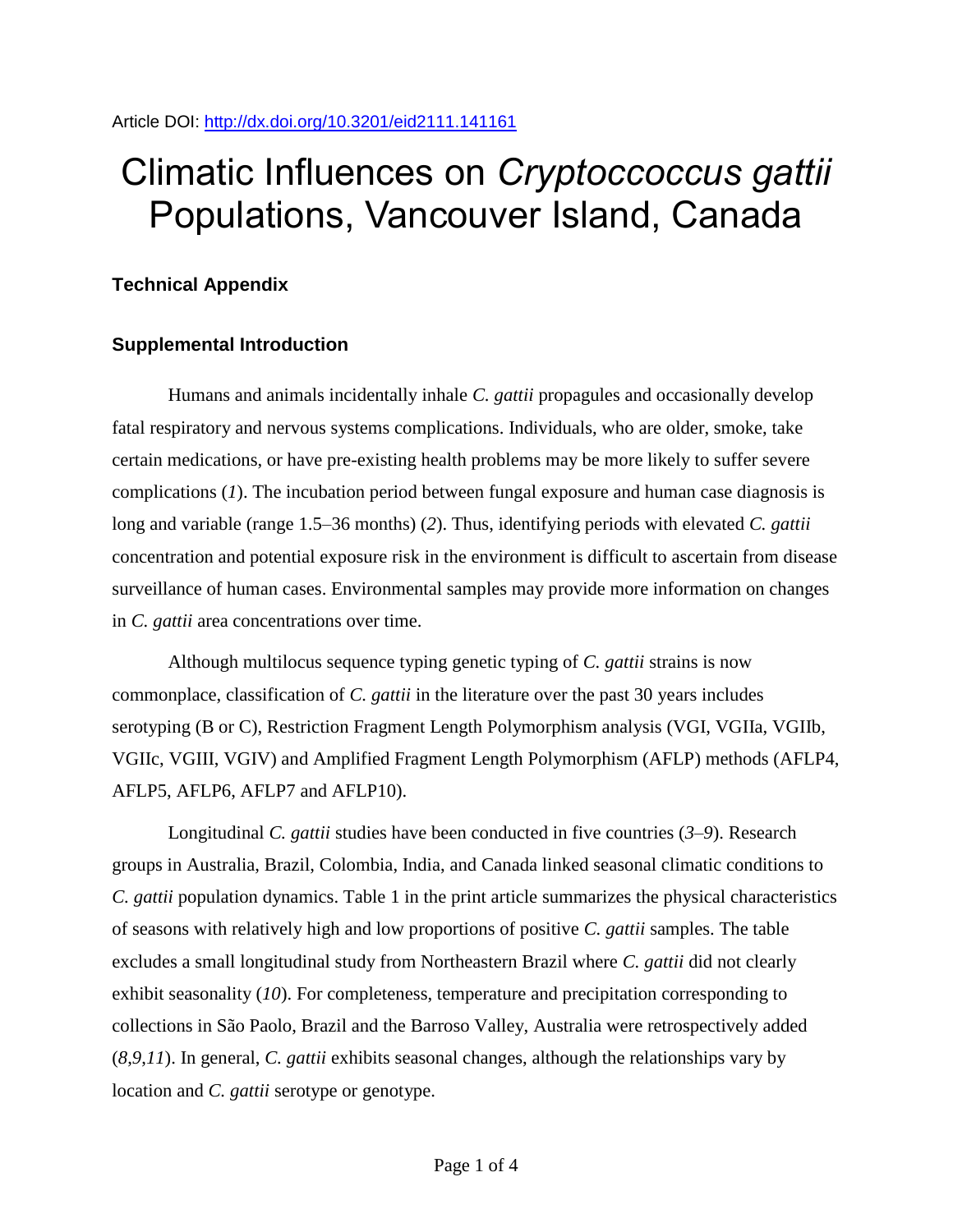In Southern Australia, Canada, and Colombia (serotype C), *C. gattii* positive samples peaked during the hottest and driest seasons. In Australia, maximum airborne *C. gattii* concentrations temporally coincide with the summertime flowering of *C. gattii's* preferred tree habitat (*Eucalyptus camaldulensis*) (*9*). However, British Columbia peak *C. gattii* airborne concentrations did not overlap with the pollination or flowering of commonly inhabited trees (*3*). The lowest airborne *C. gattii* concentrations were observed during the cooler winter season when precipitation may wash-out fungal propagules. In Colombia, *C. gattii* serotype C was most frequently elucidated from trees in the dry season characterized by high temperatures and solar radiation. However, the more prevalent *C. gattii* serotype B was more likely to be found in the wet season with the opposing biophysical conditions (*5*). The rainy season with moderate temperatures also coincided with *C. gattii* isolation from *Eucalyptus* spp. from a small study in São Paolo, Brazil (*8*). Peak Northern India *C. gattii* VGI (AFLP4) tree isolations coincided with the warmest seasons. However, peak *C. gattii* seasons were more complexly characterized by a wide range of precipitation levels (*6*,*7*). In summary, *C. gattii* populations may peak in the hottest seasons which often, but not necessarily, coincide with dry conditions. For other locations or genotypes, *C. gattii* is more likely to be elucidated in the wet season with moderate temperatures.

#### **Supplemental Data and Methods**

Airborne cryptococci were collected using either an Andersen six-stage sieve impaction sampling head (Graseby-Andersen, Atlanta, GA) or a Biotest HYCON RCS centrifugal sampler (Biotest, Frankfurt, Germany). Both samplers were fitted with Niger seed agar (*12*). Media was made in-house using the following formula per liter: *Guizotia abyssinica* seeds (70 g), creatinine (0.78 g), glucose (1.0 g), KH2PO<sup>4</sup> (1.0 g), chloramphenicol (0.05 g), agar 15 g. *Guizotia* seeds were purchased from a local supplier of bird seed; all other constituents were purchased from Sigma-Aldrich (St. Louis, MO). Air samples were returned to the laboratory for incubation at 30°C and examined daily for evidence of growth of *C. gattii* colonies for up to 10 days (*3*).

Vegetation, primarily mature, native trees, were sampled using commercially available swabs (Starswab, Etobicoke, ON). The sampled trees were Douglas fir (*Pseudotsuga menziesii*, n = 112), Western Red cedar (*Thuja plicata*, n = 24), Garry Oak (*Quercus garryana*, n = 37), Big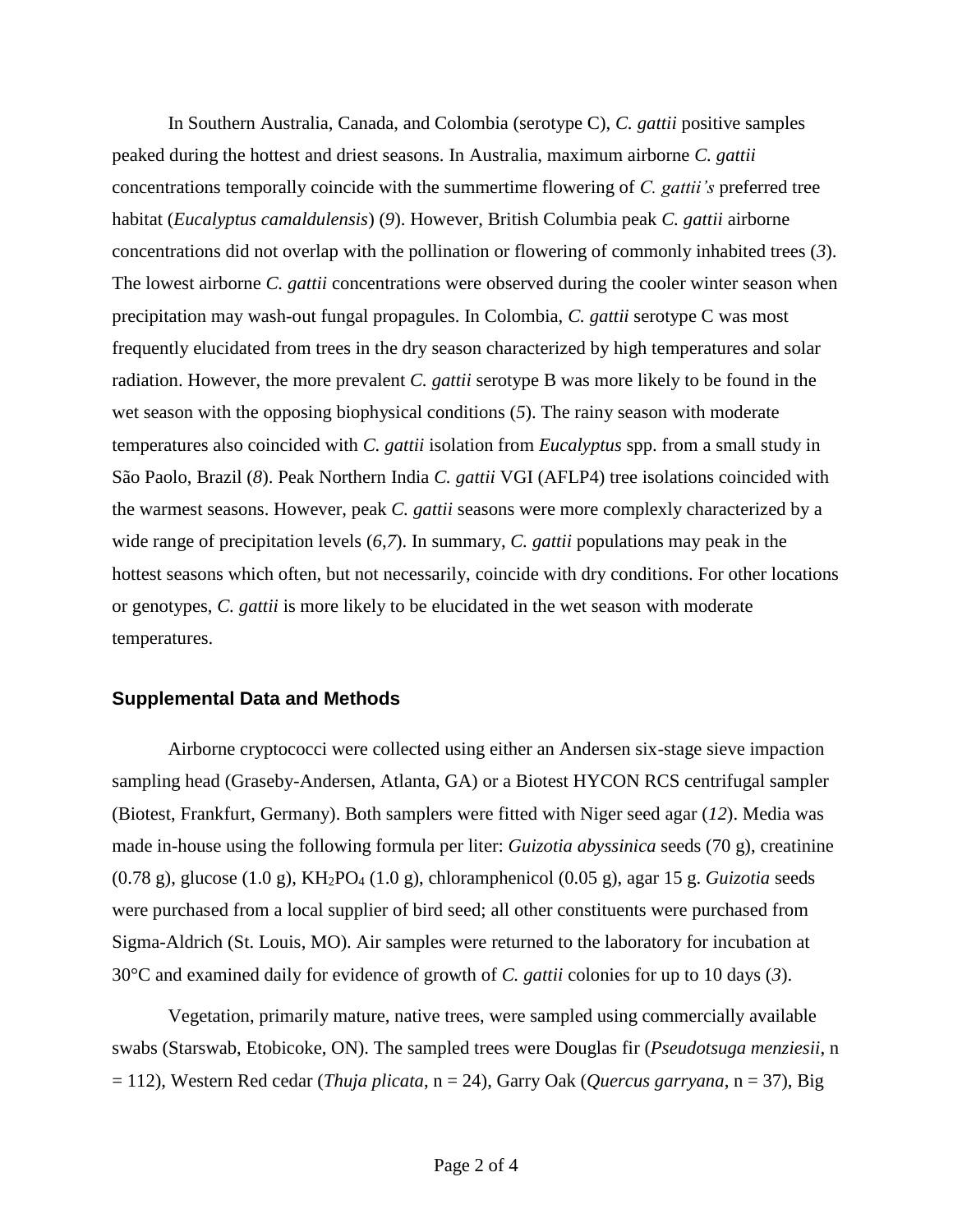Leaf Maple (*Acer macrophyllum*,  $n = 40$ ), Red Alder (*Alnus rubra*,  $n = 27$ ), and other ( $n = 58$ ). Any cold tolerant *Eucalypts* that were found were also sampled, but were never found to be positive. Briefly, swabs were wetted using the supplied Amies transport media (Starswab), then vigorously rubbed around fissures in the bark, or under the bark surface. Swabs were returned to the lab in the Amies transport media, and plated onto Niger Seed agar and incubated similarly to the air sample plates. Based on previous reported work, surface soil samples were collected into plastic, sealable bags and returned to the laboratory (*3*). Approximately 2 g of soil was suspended into 10 mL of sterile water and vortexed. Aliquots of 100 uL were spread onto Niger Seed agar plates, and incubated as previously described. All colonies conforming to the morphology of *Cryptococcus sp.* were isolated and purified. Speciation was confirmed on CGB agar and cryptococcal typing sera (Iatron Laboratories, Tokyo, Japan). Genetic identity was determined using previously described *URA5*-restriction fragment length polymorphism methods (*13*).

#### **Supplemental References**

- 1. MacDougall L, Fyfe M, Romney M, Starr M, Galanis E. Risk factors for *Cryptococcus gattii* infection, British Columbia, Canada. Emerg Infect Dis. 2011;17:193-9. [PubMed](file:///C:/Users/Pls5/Desktop/PLS5/My%20Documents/EID/2015/Nov15/14-1161/PubMed) <http://dx.doi.org/10.3201/eid1702.101020>
- 2. MacDougall L, Fyfe M. Emergence of *Cryptococcus gattii* in a novel environment provides clues to its incubation period. J Clin Microbiol. 2006;44:1851–2. [PubMed](http://www.ncbi.nlm.nih.gov/entrez/query.fcgi?cmd=Retrieve&db=PubMed&list_uids=16672420&dopt=Abstract) <http://dx.doi.org/10.1128/JCM.44.5.1851-1852.2006>
- 3. Kidd SE, Chow Y, Mak S, Bach PJ, Chen H, Hingston AO, et al. Characterization of environmental sources of the human and animal pathogen *Cryptococcus gattii* in British Columbia, Canada, and the Pacific Northwest of the United States. Appl Environ Microbiol. 2007;73:1433–43. [PubMed](http://www.ncbi.nlm.nih.gov/entrez/query.fcgi?cmd=Retrieve&db=PubMed&list_uids=17194837&dopt=Abstract) <http://dx.doi.org/10.1128/AEM.01330-06>
- 4. Granados DP, Castañeda E. Isolation and characterization of *Cryptococcus neoformans* varieties recovered from natural sources in Bogotá, Colombia, and study of ecological conditions in the area. Microb Ecol. 2005;49:282–90. [PubMed](http://www.ncbi.nlm.nih.gov/entrez/query.fcgi?cmd=Retrieve&db=PubMed&list_uids=15965721&dopt=Abstract) <http://dx.doi.org/10.1007/s00248-004-0236-y>
- 5. Granados DP, Castañeda E. Influence of climatic conditions on the isolation of members of the *Cryptococcus neoformans* species complex from trees in Colombia from 1992–2004. FEMS Yeast Res. 2006;6:636–44. [PubMed](http://www.ncbi.nlm.nih.gov/entrez/query.fcgi?cmd=Retrieve&db=PubMed&list_uids=16696660&dopt=Abstract) <http://dx.doi.org/10.1111/j.1567-1364.2006.00090.x>